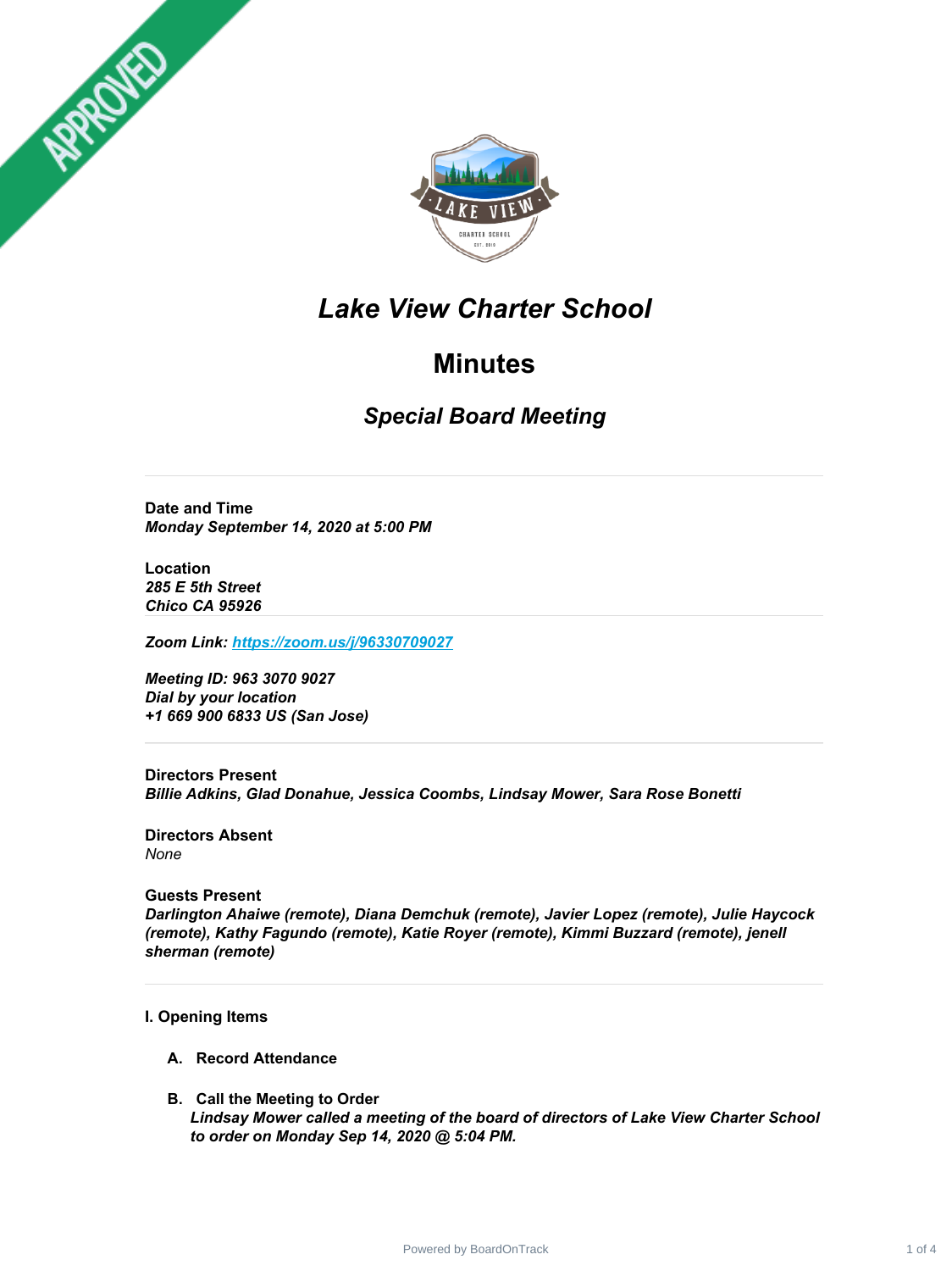#### **C. Approval of the Agenda**

*Lindsay Mower made a motion to approve the Agenda. Billie Adkins seconded the motion. The board* **VOTED** *unanimously to approve the motion.* **Roll Call** *Glad Donahue Aye Sara Rose Bonetti Aye Billie Adkins Aye Jessica Coombs Aye Lindsay Mower Aye*

- **D. Public Comments** *No Public Comments*
- **E. Executive Director's Report**
	- *• Board on Track Introduction*

#### **II. Finance**

**A. Unaudited Actuals for 2019-2020** *Lindsay Mower made a motion to approve the Unaudited Actuals for 2019-2020.*

*Billie Adkins seconded the motion. The board* **VOTED** *unanimously to approve the motion.* **Roll Call** *Lindsay Mower Aye Sara Rose Bonetti Aye Jessica Coombs Aye Billie Adkins Aye Glad Donahue Aye*

- **III. Academic Excellence**
- **A. Public Hearing - Local Continuity and Attendance Plan** *Lindsay Mower made a motion to open the Public Hearing for the Local Continuity and Attendance Plan. Glad Donahue seconded the motion. The board* **VOTED** *unanimously to approve the motion.* **Roll Call** *Jessica Coombs Aye Billie Adkins Aye Lindsay Mower Aye Glad Donahue Aye Sara Rose Bonetti Aye* ematical charter School - Special Contract 2 of 4 Lake View Charter 3 Contract 2 of 4 Lake View Charter 3 of 4 Lake View Charter 3 of 4 Lake View Charter 3 of 4 Lake View Charter School of the method.<br>
By Board VOTED unan
	- *• Sarah Rose Bonetti - Does the plan take into account the recent fires? The plan currently focused on COVID-19, however, the school will look into options to add items related to fires.*
	- *• Glad Donahue - Noted COVID-19 and social unrest are identified, but fires were not included. The draft was composed prior to the fires breaking out.*
	- *• If fires are not able to be included in this plan, the school will explore creating a fire specific plan with social-emotional resources and supports.*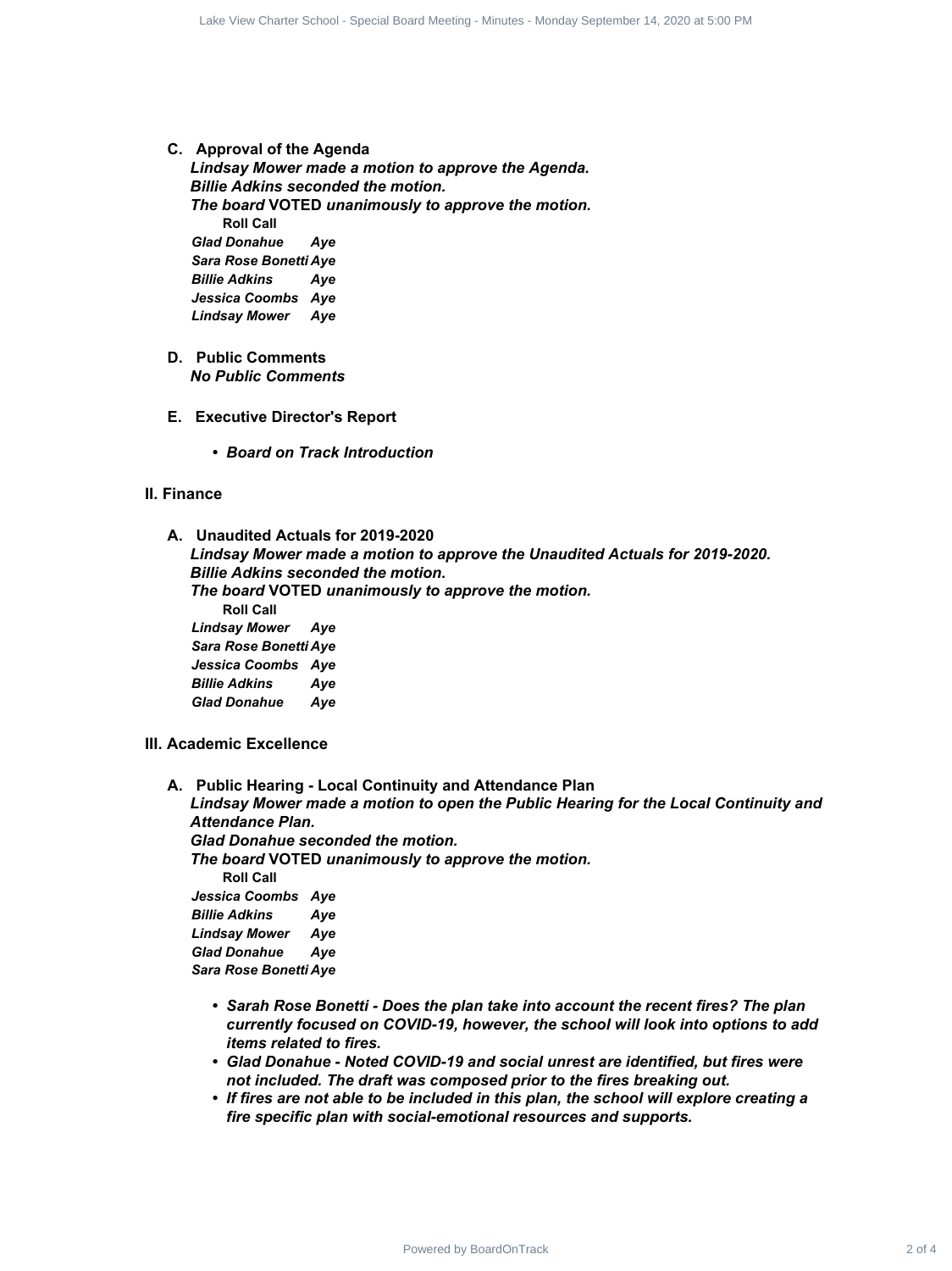*Lindsay Mower made a motion to close the Public Hearing for the Local Continuity and Attendance Plan. Sara Rose Bonetti seconded the motion. The board* **VOTED** *unanimously to approve the motion.* **Roll Call** *Sara Rose Bonetti Aye Jessica Coombs Aye Billie Adkins Aye Glad Donahue Aye Lindsay Mower Aye*

**B. 2020-2021 EL Master Plan**

*Lindsay Mower made a motion to approve the 2020-2021 EL Master Plan. Billie Adkins seconded the motion.*

*The board* **VOTED** *unanimously to approve the motion.* **Roll Call** *Glad Donahue Aye Billie Adkins Aye Jessica Coombs Aye Sara Rose Bonetti Aye Lindsay Mower Aye*

**C. English Language Development Process**

*Lindsay Mower made a motion to approve the English Language Development Process. Billie Adkins seconded the motion. The board* **VOTED** *unanimously to approve the motion.* **Roll Call** *Jessica Coombs Aye Lindsay Mower Aye*

*Glad Donahue Aye Sara Rose Bonetti Aye Billie Adkins Aye*

#### **IV. Governance**

**A. Officer Selection**

*Billie Adkins made a motion to nominate Glad Donahue as the Board Treasurer. Lindsay Mower seconded the motion. The board* **VOTED** *unanimously to approve the motion.* **Roll Call** *Lindsay Mower Aye Jessica Coombs Aye Sara Rose Bonetti Aye Glad Donahue Aye Billie Adkins Aye* ensi was the former distance from the contents of 4 Data Charter 3 of 4 Lake View Charter 3 of 4 Care 3 of 4 Care 3 of 4 Care 3 of 4 Care 3 of 4 Care 3 of 4 Care 3 of 4 Care 3 of 4 Care 3 of 4 Care 3 of 4 Care 3 of 4 Care

#### **B. Board Training Calendar**

*Lindsay Mower made a motion to approve the asynchronous, CSDC Brown Act Board Trainings. Billie Adkins seconded the motion. The board* **VOTED** *unanimously to approve the motion.* **Roll Call** *Billie Adkins Aye Lindsay Mower Aye*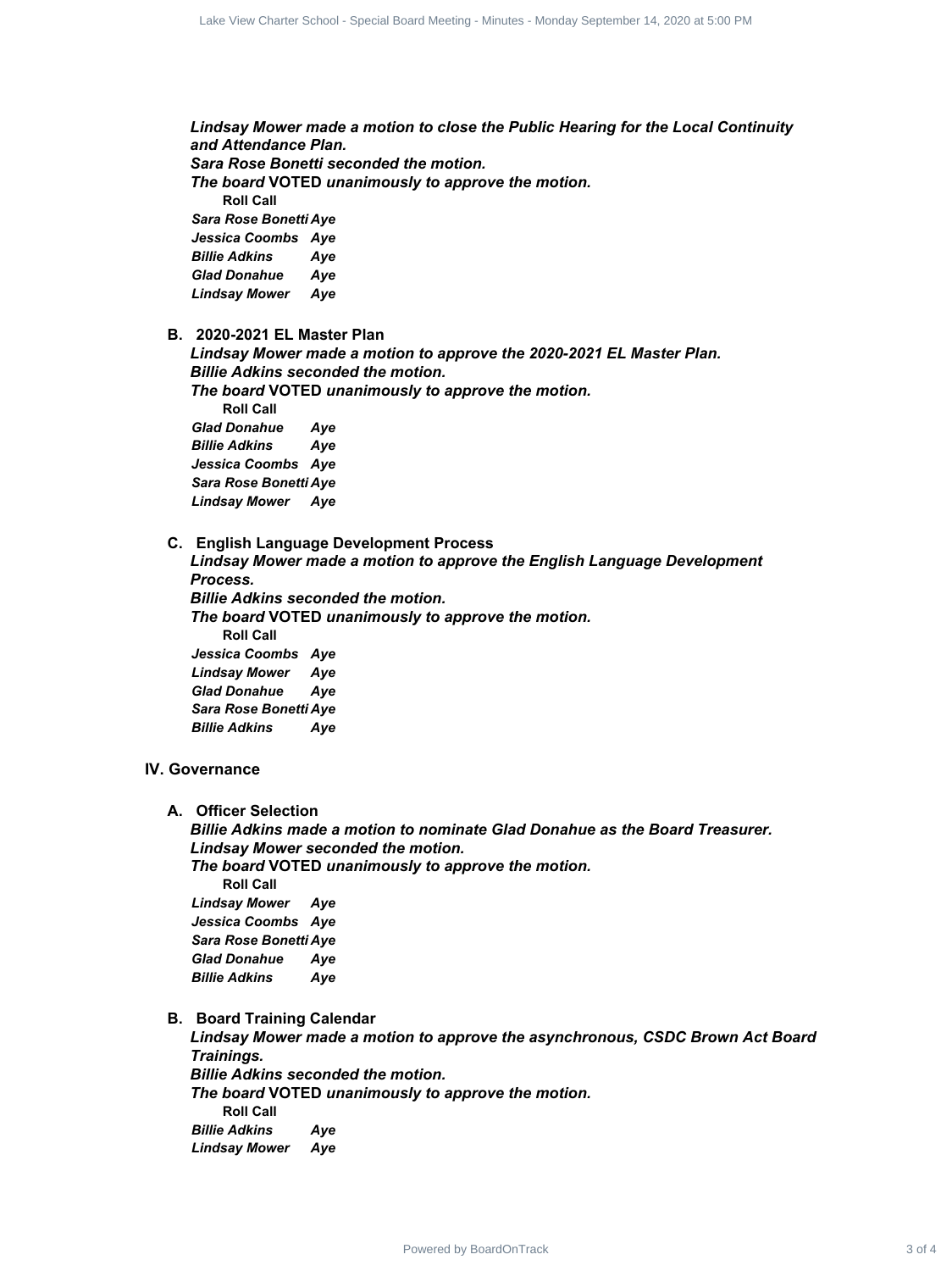*Jessica Coombs Aye Sara Rose Bonetti Aye Glad Donahue Aye*

#### **V. Closing Items**

- **A. Announcement of Next Regular Scheduled Board Meeting** *September 23, 2020 at 5:00 pm*
- **B. Adjourn Meeting**

*There being no further business to be transacted, and upon motion duly made, seconded and approved, the meeting was adjourned at 6:07 PM.*

*Respectfully Submitted, Lindsay Mower*

*Prepared by: Kimmi Buzzard*

*Noted by:*

Billie Adkins (Sep 25, 2020 12:37 PDT) [Billie Adkins](https://na2.documents.adobe.com/verifier?tx=CBJCHBCAABAANHF54G-8R4vYb2qDY8lkDQSWExiJUjb1)

*Board Secretary*

*Public Comment Rules: Members of the public may address the Board on agenda or nonagenda items through the teleconference platform, Zoom. Zoom does not require the members of the public to have an account or login. Please either utilize the chat option to communicate to the administrative team of your desire to address the Board or simply communicate orally your desire to address the Board when the Board asks for public comments. Speakers may be called in the order requests are received. Comments are* limited to 2 minutes each, with no more than 15 minutes per single topic. If a member of the *public utilizes a translator to address the Board, those individuals are allotted 4 minutes each. If the Board utilizes simultaneous translation equipment in a manner that allows the Board to hear the translated public testimony simultaneously, those individuals are allotted 2 minutes each. By law, the Board is allowed to take action only on items on the agenda. The Board may, at its discretion, refer a matter to school staff or calendar the issue for future discussion.* Power Charter School - Special Board View Charter School - Special Board Meeting<br>
ensists Charter School - April 2020<br>
The Rose Rooms Aye<br>
any Rose Rose Rose Rose Meeting - School - Special Board Meeting<br>
In Order Board -

*Note: The Governing Board encourages those with disabilities to participate fully in the public meeting process. If you need a disability-related modification or accommodation, including auxiliary aids or services, to participate in the public meeting, please contact the Governing Board Office at 951-290-3013 at least 48 hours before the scheduled board meeting so every reasonable effort can be made to accommodate you. (Government Code § 54954.2; Americans with Disabilities Act of 1990, § 202 (42 U.S.C. § 12132)).*